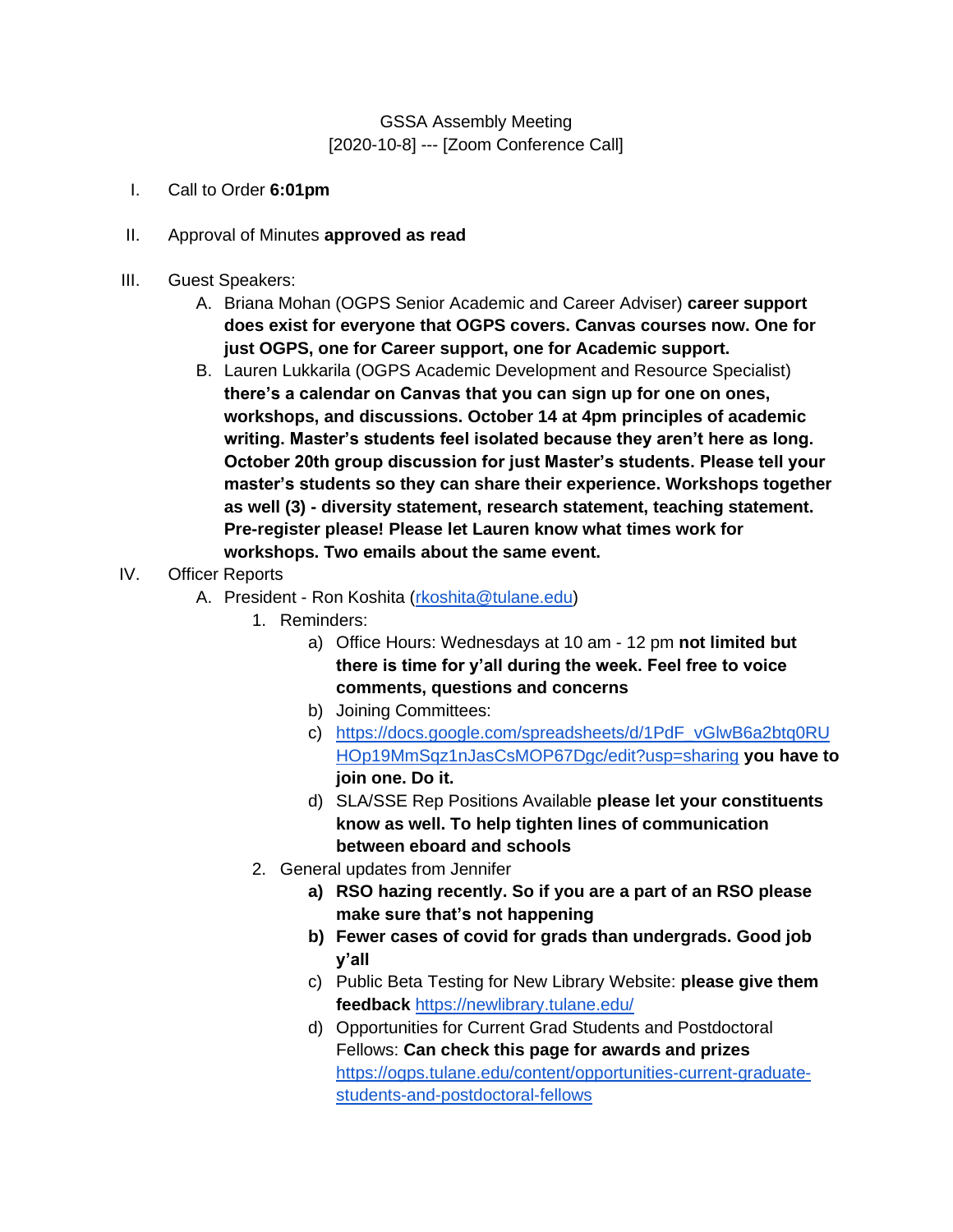- e) Public Commenting on DHS Proposed Ruling on International Student Visas: **DHS wants to restrict visas for international students that limits their duration of status to a maximum for 4 years. So this would impede a lot of PhD students into their research. Please go comment on the ruling and let your constituents know. OISS has a package that you can use to make comments.** 
	- (1) More information: [https://global.tulane.edu/advocacy](https://global.tulane.edu/advocacy-toolkit-proposed-dhs-rule-eliminating-ds-support-international-students)[toolkit-proposed-dhs-rule-eliminating-ds-support](https://global.tulane.edu/advocacy-toolkit-proposed-dhs-rule-eliminating-ds-support-international-students)[international-students](https://global.tulane.edu/advocacy-toolkit-proposed-dhs-rule-eliminating-ds-support-international-students)
- B. Vice President Sophie Delsaux [\(sdelsaux@tulane.edu\)](mailto:sdelsaux@tulane.edu)
	- 1. Vote on international student rep approval: Clément Dubuisson **1st year student in french. Has been in the US for a few years now so he has experience with visas. He's excited to act as a middleman to help international students with various issues. Motion to vote on Clement for the position. Second. Approved.**
	- 2. Event committee will meet as soon as the treasurer is elected **October 20th for care packages**
	- 3. Three Minute Thesis competition: deadline this Friday, the 9th
- C. Treasurer Paolo Suating [\(psuating@tulane.edu\)](mailto:psuating@tulane.edu) **decided during the eboard meeting that it would be presented to the assembly that he would take over the position temporarily. He's already been treasurer once so this is his second go around of this.** 
	- 1. Vote on treasurer approval **Motion said position. Seconded. Approved.**
	- 2. State of the budget **the forms for events will be opened up. Travel requests are still open until October 15. Applications for the spring need to be in by December 15th. Requirements for reimbursement is approval from the university. GSSA approval is not university approval. Funds can also go to virtual conference fees.**
- D. Secretary Amanda Reusch [\(areusch@tulane.edu\)](mailto:areusch@tulane.edu)
	- 1. Wavesync **I have added you all to wavesync. You should see the invitation when you log on to wavesync. If you need extra permissions, please let me know.**
	- 2. Update from Mike Cunningham **Mike passed along our concerns from last meeting about teaching and Covid. Overall, please only talk to the Case Manager when dealing with students who are isolating or quarantining. You can be tested if you came in contact with someone who tested positive. See this reporting form: [https://cm.maxient.com/reportingform.php?TulaneUniv&layout\\_id=17](https://nam03.safelinks.protection.outlook.com/?url=https%3A%2F%2Fcm.maxient.com%2Freportingform.php%3FTulaneUniv%26layout_id%3D17&data=02%7C01%7Careusch%40tulane.edu%7C714d88bdf71a41298bdc08d86956d928%7C9de9818325d94b139fc34de5489c1f3b%7C1%7C0%7C637375169014940730&sdata=UR2yePMJTZubQqkjunBNA7Z8XeKaAuQLTcFktMr74pY%3D&reserved=0) They are also working on opening up to testing options for people who want to be tested more frequently (See GAPSA information below).**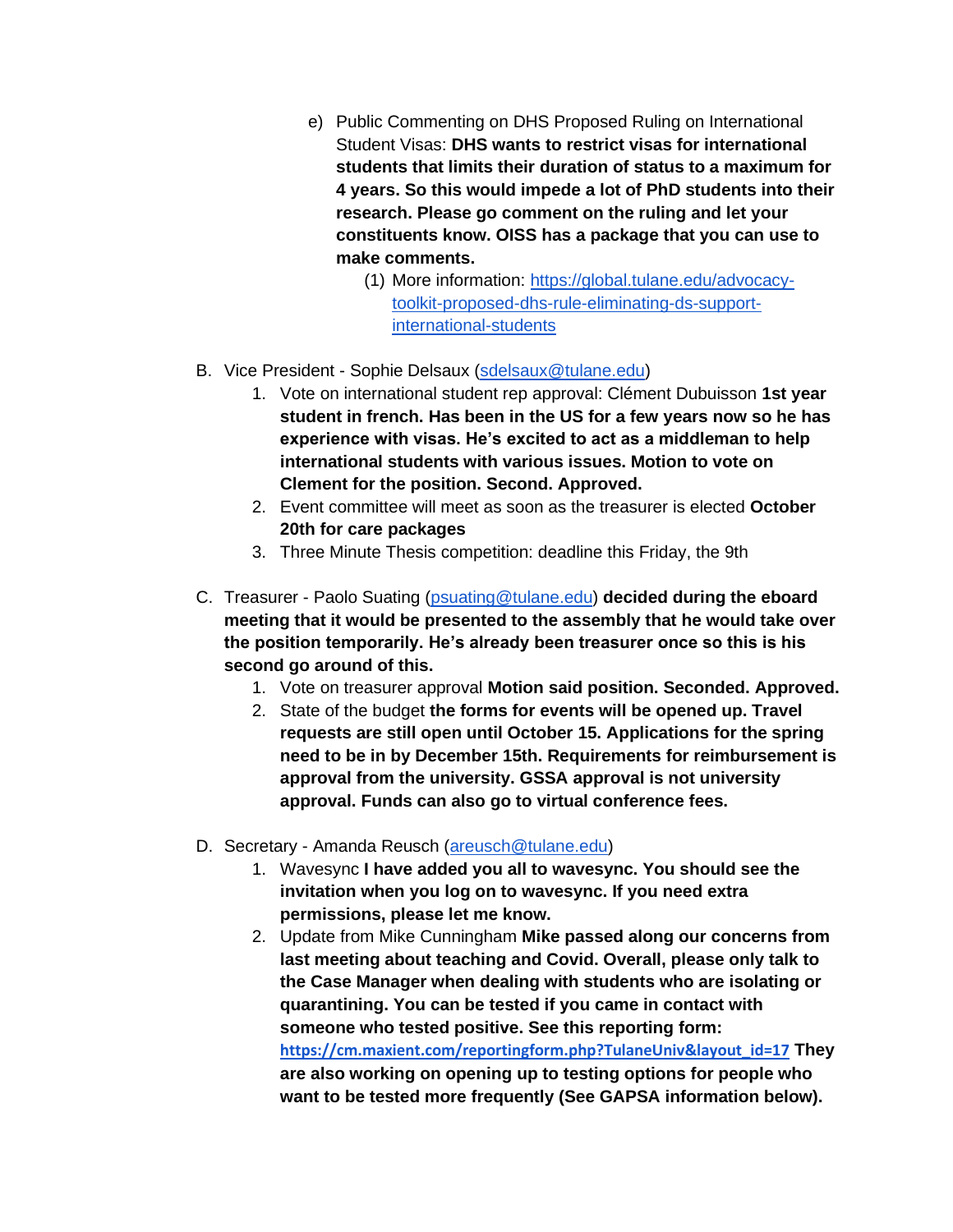**Check out CELT for help with engaging with students online if you're struggling with instruction. Finally, all faculty members are required to have office hours during this time. Graduate TAs and instructors should only be working 20 hrs a week. If at any point either of these is not happening, please contact your department director of graduate studies.**

## V. New Business

- A. GAPSA Senator Report **report was also sent via email**
	- 1. **GDC is starting back up again. International student support is a main concern. There is a BIPOC group for graduated students. If any diversity, equity and inclusion work is going on in your department, we want to know; email Kamiya. [kstewart1@tulane.edu](mailto:kstewart1@tulane.edu)**
	- **2. Student fees - activity and rec center fee. Arianne has complied a list of information. Look at the info and support. If you want to take the lead and take next steps to begin doing an opt in or out option. Contact Ron if interested. Next steps would be we as GSSA need to figure out what we want to fight for as an entity. This year, in the future, which fees etc. We can set up a committee for this. Ron is meeting with Dr. Osteen to get more details about what this process looks like.**
	- **3. Campus Health/Covid testing - self-testing is reliable method. Repeat testing is available. There is a document about the covid testing. Follow up with the health center. If you need clarifications or have questions, contact Ron about it**
	- **4. DHS ruling. SUPPORT YOUR INTERNATIONAL STUDENTS. CALL YOUR REPRESENTATIVES. PUT IN YOUR COMMENT.**
- B. Grad Council Report
- C. SLA Graduate Studies Committee Report
	- 1. **approved syllabi for 2 courses.**
	- 2. **Representative from GSC will present communication concerns to the DGS meeting.**
	- 3. **Not open to increasing stipend.**
	- 4. **Are open to changing TAs to instructors of record for course sections they teach. There can be a meeting with SLA about this. If interested in participating in meeting fill out this document: [https://docs.google.com/spreadsheets/d/1nuZZ2lejYXOCaJ\\_Lm3CXn](https://docs.google.com/spreadsheets/d/1nuZZ2lejYXOCaJ_Lm3CXnElGu3n7NRGxVRPA_5QX76M/edit?usp=sharing) [ElGu3n7NRGxVRPA\\_5QX76M/edit?usp=sharing](https://docs.google.com/spreadsheets/d/1nuZZ2lejYXOCaJ_Lm3CXnElGu3n7NRGxVRPA_5QX76M/edit?usp=sharing)**
- D. ISAB Liaison Report **Nirasha 3rd year PhD. ISAB international student advisor board. 12 members. 3 main committee employment committee. Weekly meetings about international student issues. New post created for GSSA to communicate ISAB goals and vice versa. Connections between our goals and how we can help international students. Information to be connected between the reps. Employment - how can we support**